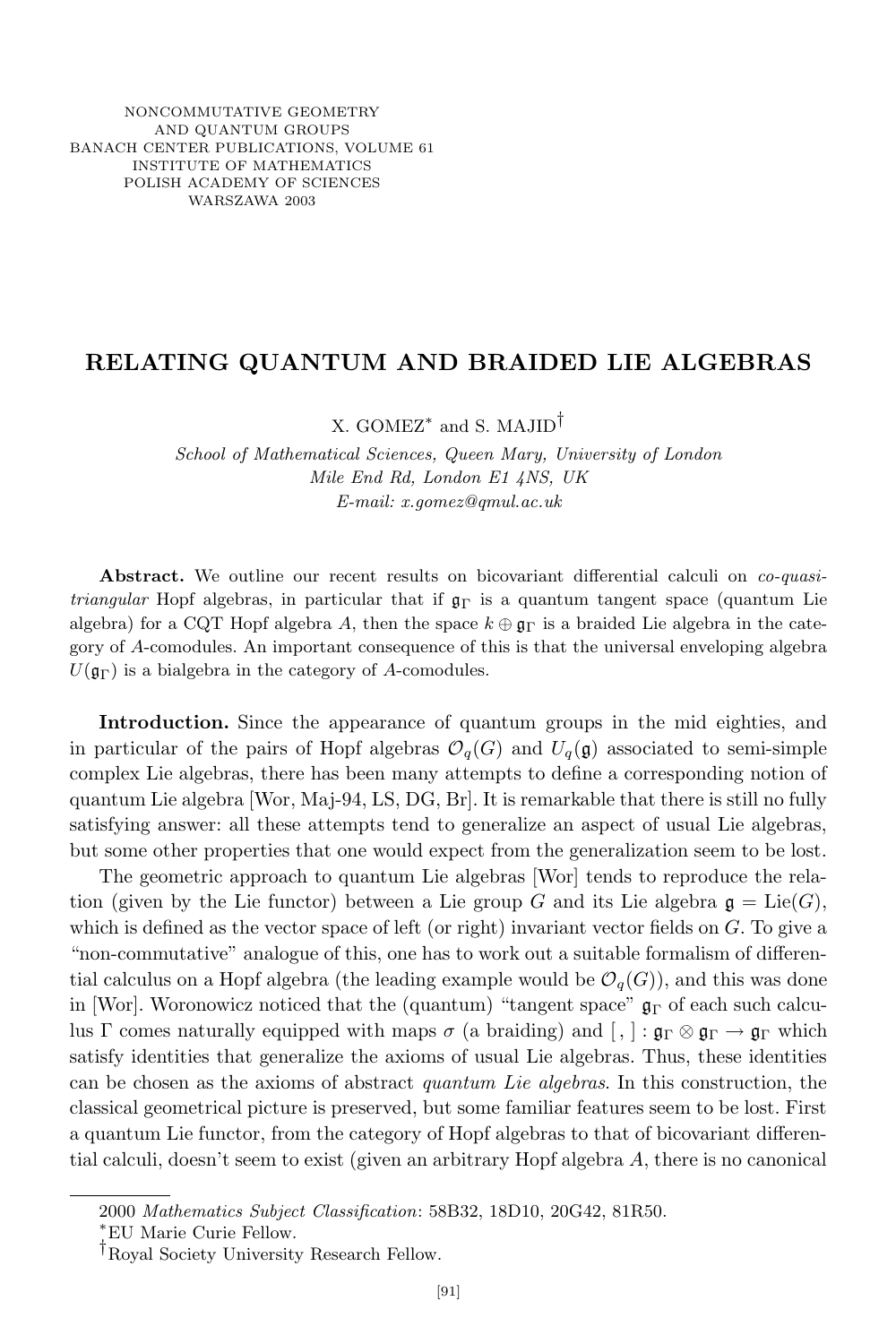choice of a bicovariant calculus over it, therefore no canonical choice for "its" quantum Lie algebra). Finally, a quantum Lie algebra has a naturally defined universal enveloping algebra, and it is not obvious that it can be a Hopf algebra in general (as we would expect).

On the other hand, from a purely algebraic point of view, [Maj-94] addressed the problem of finding a Lie-algebra like object generating quantum groups such as  $U_q(\mathfrak{g})$ along the lines that  $U(\mathfrak{g})$  is generated from a Lie algebra g. The strategy there is first to identify the properties of usual Lie algebras that allow their universal enveloping algebras to be Hopf algebras, then propose a generalization that preserves the Hopf property. As argued in [Maj-94], the properties we are after are better seen if instead of considering a (usual) Lie algebra g we consider the space  $\tilde{\mathfrak{g}} := k\gamma \oplus \mathfrak{g}$  (*k* is the ground field and  $\gamma$  is some new vector), of dimension one more. This space can be identify with  $U(\mathfrak{g})_{(1)} = k1+\mathfrak{g}$  in the standard -both algebra and coalgebra- filtration of  $U(\mathfrak{g})$ , therefore has a natural coalgebra structure  $(\Delta, \varepsilon)$ , and a "bracket"  $\tilde{\mathfrak{g}} \otimes \tilde{\mathfrak{g}} \to \tilde{\mathfrak{g}}$  obtained from the (in our conventions, left) adjoint action of  $U(\mathfrak{g})$  on itself. Generalizing this example and allowing the underlying category to be arbitrary braided category has led to the notion of *braided Lie algebra*  $(L, \Delta, \varepsilon, \lceil, \rceil)$ , which among other things is already a coalgebra in the category. As shown in [Maj-94], a braided Lie algebra *L* generates in a canonical way a braided bialgebra  $B(\mathcal{L})$  (that is, a bialgebra living in the same braided category as  $\mathcal{L}$ ), which is quadratic in the elements of  $\mathcal L$  and never has an antipode. In case  $\mathcal L = \tilde{\mathfrak g} = k\gamma \oplus \mathfrak g$ , the braided universal enveloping algebra  $B(\tilde{\mathfrak{g}})$  of  $\tilde{\mathfrak{g}}$  is related to  $U(\mathfrak{g})$  by  $U(\mathfrak{g}) \simeq B(\tilde{\mathfrak{g}})/\langle \gamma - 1 \rangle$ , which happens to have an antipode.

Although they are also meant to generalize Lie algebras, the braided Lie algebras have no geometrical meaning *a priori*. However, direct observation in [Maj-98] suggests that there should be one, since a braided Lie algebra could be associated to all bicovariant differential calculi over standard quantum groups and finite groups.

In [GM] we generalized this observation to the class of all *co-quasitriangular* Hopf algebras and provided some examples. In this note, after recalling briefly some of Woronowicz's constructions [Wor] in section 1, we summarize the main results of [GM] in section 2: given a co-quasitriangular Hopf algebra *A* and any finite dimensional bicovariant first order differential calculus  $\Gamma$  over A, the space  $\tilde{\mathfrak{g}}_{\Gamma} := k \oplus \mathfrak{g}_{\Gamma}$  has a natural structure of braided Lie algebra in the category of *A*-comodules (which is braided thanks to coquasitriangularity); moreover, its braided universal enveloping algebra  $B(\tilde{\mathfrak{g}}_{\Gamma})$  has  $U(\mathfrak{g}_{\Gamma})$ as bialgebra quotient; finally,  $U(\mathfrak{g})$  happens to be quadratic when the calculus is inner (theorem 2.5). We also explain (proposition 2.6) that there is a quantum Lie functor for coquasitriangular Hopf algebras, that is, something that associates to a co-quasitriangular Hopf algebra a preferred bicovariant differential calculus over it (hence also a preferred quantum Lie algebra), and that behaves well with respect to embeddings/projections. However, this functor gives trivial results for the standard deformations of simple matrix groups. The main ingredient of these results is the braided version  $\underline{A}$  of  $A$  in the category of *A*-comodules. Details of all statements will appear in [GM]. Finally, section 3 gives a (new) generalization of braided Lie algebras of matrix type [Maj-94], following ideas from [Doi] and [GM, Proposition 5.3].

Finally, it is well-known that both quantum and braided Lie algebras have a dimension problem: when one comes to examples, one realizes that there is no quantum or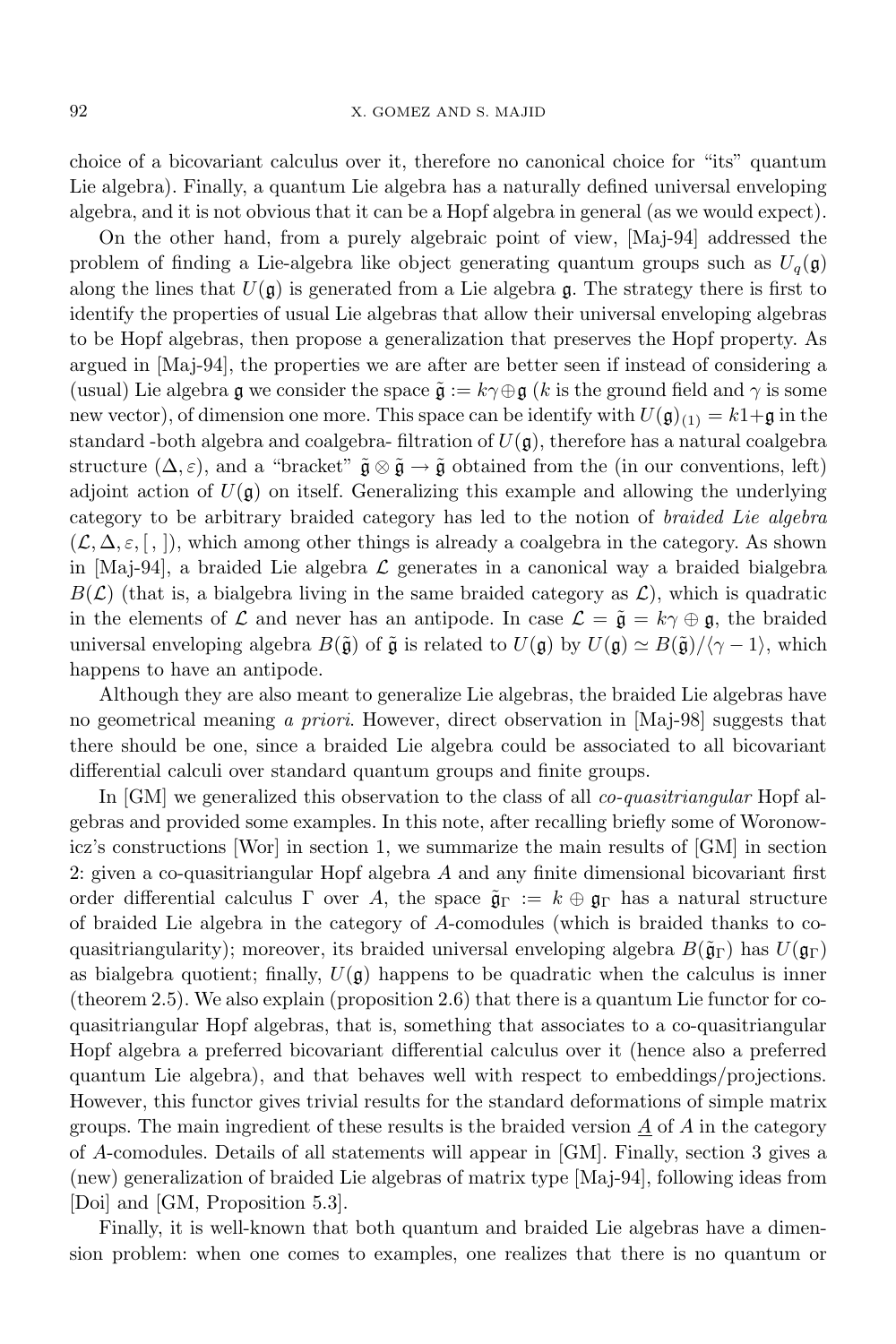braided Lie algebra that could play the role of the "quantization" of  $sl(n)$ ,  $so(n)$  and  $sp(n)$ , because no candidate has the correct dimension. Because of this there are other approaches to quantum Lie algebras [LS], [DG],[Br], which do tackle this problem but fail to present a clear axiomatic, and only deal with a very small class of Lie algebras (the complex simple ones). It would be very interesting to know how this smaller "generalized" Lie algebras imbed in quantum/braided Lie algebras and to identify what kind of identities/axioms they satisfy inside them, in particular for the series  $so(n)$  and  $sp(n)$ (the  $sl(n)$  case is already studied in [LS], [GM]).

## **1. Quantum Lie algebras**

*Bicovariant FODC* and *quantum Lie algebras* [Wor]. Let  $A = (A, m, \eta, \Delta, \varepsilon, S)$  be a Hopf algebra over a field *k*, and (Γ*,* d) a bicovariant first order differential calculus (FODC) over it [Wor, KS]: Γ is a Hopf bimodule over *A* with left and right coactions written  $\Delta_R(v) = v^{(0)} \otimes v^{(1)}$  and  $\Delta_L(v) = v^{(-1)} \otimes v^{(0)}$ , and d:  $A \to \Gamma$  is a derivation, which is also a bicomodule map (*A* being seen as the regular bicomodule), and such that the linear map  $A \otimes A \to \Gamma$ ,  $a \otimes b \mapsto adb$  is surjective. Elements of A can be called functions, those of  $\Gamma$  the 1-forms, and d the first order differential of the calculus.

There is a canonical projection  $\pi_R : \Gamma \to \Gamma$ ,  $\pi_R(v) = v^{(0)}S(v^{(1)})$ , whose image is exactly the space of *right* invariant 1-forms (or *right cotangent space* of Γ) Γ<sub>R</sub> := {*v*  $\in$  $\Gamma[\Delta_R(v) = v \otimes 1]$ .  $\Gamma_R$  is naturally a left crossed module over A with left action  $a \triangleright \omega :=$  $a_{(1)}\omega S(a_{(2)}),$   $(a \in A, \omega \in \Gamma_R \subset \Gamma)$ , and left coaction  $\delta_L = \Delta_L|_{\Gamma_R}$ . By the fundamental theorem of Hopf bimodules, one has  $\Gamma \simeq \Gamma_R \otimes A$ , with tensor product actions and coactions, which are the regular ones for *A* on both sides, the trivial ones for  $\Gamma_R$  one the right, and that of  $(\Gamma_R, \triangleright, \delta_L)$  on the left.

The (right handed) Maurer-Cartan map of the calculus is  $\omega_R := \pi_R \circ d : A \to \Gamma_R$ , which is also related to the differential by  $d(a) = \omega_R(a_{(1)}) \cdot a_{(2)}$ ,  $\omega_R(a) = d(a_{(1)}) S(a_{(2)})$ : the data  $(\Gamma, d)$  and  $(\Gamma_R, \omega_R)$  are strictly equivalent. In terms of  $(\Gamma_R, \omega_R)$ , the axioms of a first order differential calculus are that  $(\Gamma_R, \triangleright, \delta_L)$  is a left crossed module over A, and:

- $\langle 1 \rangle$   $\omega_R(ab) = a \triangleright \omega_R(b) + \omega_R(a) \epsilon(b).$
- $\langle 2 \rangle$   $\delta_L \omega_R = (\mathrm{id} \otimes \omega_R) \mathrm{ad}_L.$
- $\langle 3 \rangle$  *ω*<sub>*R*</sub> : *A*  $\rightarrow$  Γ<sub>*R*</sub> is surjective.

 $(ad_L: A \to A \otimes A, ad_L(a) = a_{(1)} S(a_{(3)}) \otimes a_{(2)},$  is the left adjoint coaction).

Clearly one has from  $\langle 1 \rangle$ :  $\omega_R(1) = 0$ , and therefore by  $\langle 3 \rangle$ : the restriction of  $\omega_R$ to ker  $\varepsilon_A$  is also surjective. We then see from axioms  $\langle 1 \rangle$  and  $\langle 2 \rangle$  that  $\omega_R$  induces an isomorphism

$$
(\Gamma_R, \triangleright, \delta_L) \simeq (\ker \varepsilon_A, \mathbf{m}, \mathrm{ad}_L)/\mathcal{I}
$$

where  $(\ker \varepsilon_A, m, \mathrm{ad}_L)$  is a left crossed module with  $a \triangleright b := m(a \otimes b) = ab$ ,  $(a \in A,$  $b \in \ker \varepsilon_A$ , and  $\mathcal{I} := \ker \varepsilon_A \cap \ker \omega_R$  is a left ideal of *A* contained in  $\ker \varepsilon_A$  and a subcomodule of  $(A, \text{ad}_L)$ ; *I* is uniquely determined by  $(\Gamma, d)$  and conversely any such *I* defines uniquely a bicovariant FODC over A. Thus,  $(\ker \varepsilon_A, \triangleright, \mathrm{ad}_L)$  is the universal (right) cotangent space for *A*. By definition, the *quantum tangent space* of the calculus is

$$
\mathfrak{g}_{\Gamma} := \{ x \in A^* | \langle 1_A, x \rangle = 0, \langle \mathcal{I}, x \rangle = 0 \},
$$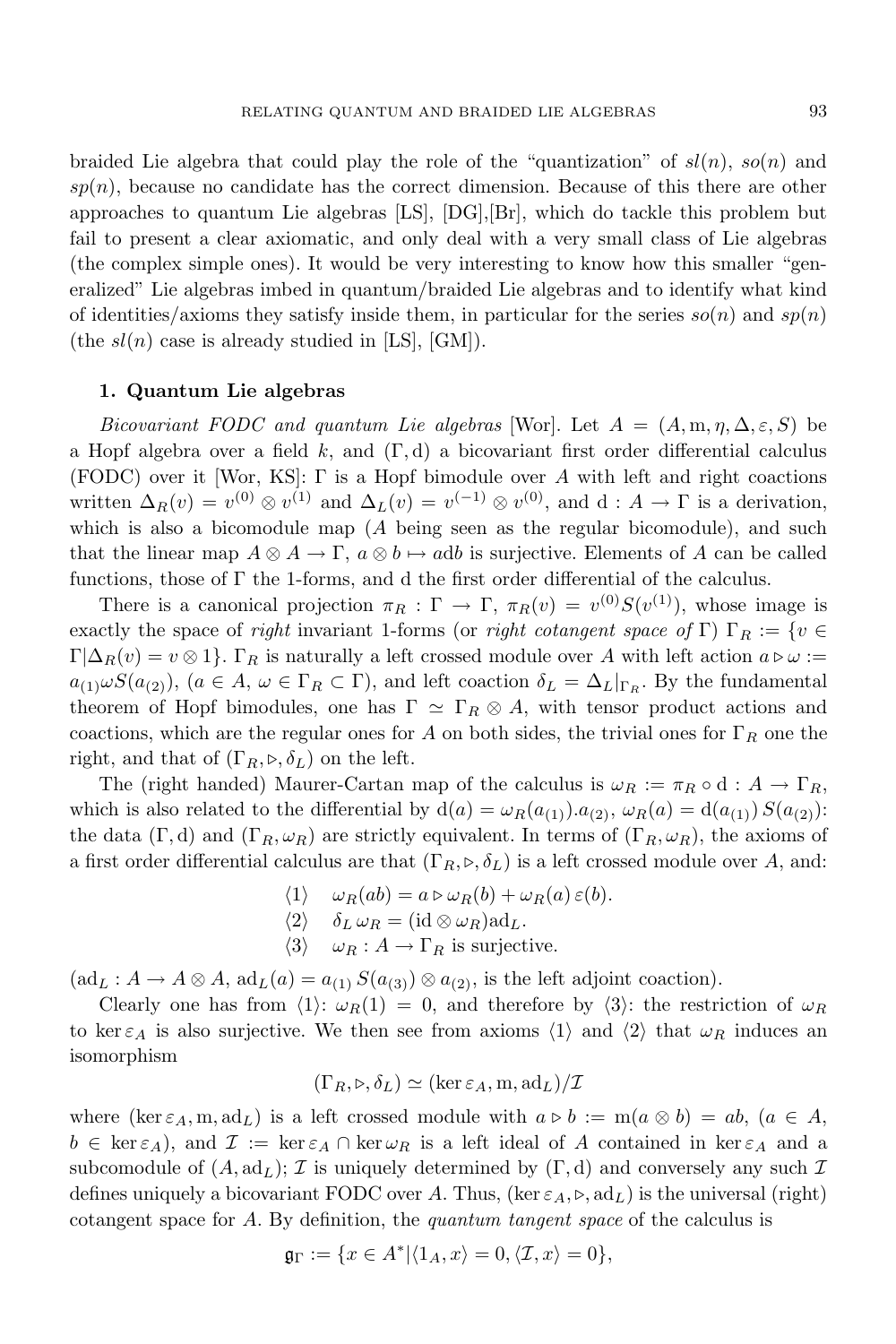where  $\langle , \rangle : A \otimes A^* \to k$  is the natural pairing. We assume throughout the Hopf dual  $A^{\circ} \subset A^*$  of *A* is big enough (if  $\langle a, x \rangle = 0$  for all  $x \in A^{\circ}$ , then  $a = 0$ ), and that dim<sub>*k*</sub>  $\mathfrak{g}_{\Gamma} =$  $\dim_k \Gamma_R$  is finite (it is called the dimension of the calculus). In this case [KS],  $\mathfrak{g}_\Gamma \subset A^\circ$ and the bilinear form  $($ ,  $)$  :  $\Gamma \times \mathfrak{g}_{\Gamma} \to k$ ,  $(\omega_R(a).b,x) = \langle a,x \rangle \varepsilon(b)$  identifies  $\mathfrak{g}_{\Gamma}$  to  $\Gamma_R^*$  as vector spaces:  $\mathfrak{g}_{\Gamma}$  is naturally a right crossed module over A. Its crossed module structure  $(\triangleleft, \delta_R)$  and the corresponding braiding  $\sigma : \mathfrak{g}_{\Gamma} \otimes \mathfrak{g}_{\Gamma} \to \mathfrak{g}_{\Gamma} \otimes \mathfrak{g}_{\Gamma}$   $(\sigma(x \otimes y) = y^{(0)} \otimes x \triangleleft y^{(1)})$ turn out to be:

$$
x \triangleleft a = \langle a, x_1 \rangle x_2 - \langle a, x \rangle 1_{A^\circ}, \quad x^{(0)} \langle x^{(1)}, h \rangle = [h, x]
$$
  

$$
\sigma(x \otimes y) = [x_1, y] \otimes x_2 - [x, y] \otimes 1_{A^\circ}.
$$

for all  $h \in A^{\circ}$ . Here,  $x_1 \otimes x_2 := \Delta(x)$ ,  $x^{(0)} \otimes x^{(1)} := \delta_R(x)$ , and  $[, ] : A^{\circ} \otimes A^{\circ} \to A^{\circ}$ is the linear map defined by  $[X, Y] = X_1 Y S(X_2)$ , i.e. *X* acting on *Y* by the left adjoint action. Woronowicz has shown that  $[\mathfrak{g}_{\Gamma}, \mathfrak{g}_{\Gamma}] \subset \mathfrak{g}_{\Gamma}$  and that the triple  $(\mathfrak{g}_{\Gamma}, [ , ], \sigma)$  satisfies the following properties:

- 1.  $\sigma$  satisfies the braid relation.
- 2. Quantum Jacobi identity:  $[x,[y,z]] = [[x,y],z] + \sum_i [y_i,[x_i,z]]$  for all  $x,y,z \in \mathfrak{g}_{\Gamma}$ , where  $\sum_i y_i \otimes x_i = \sigma(x \otimes y)$ .
- 3. Writing  $\sigma_{12} = (\sigma \otimes id), \sigma_{23} = id \otimes \sigma, \text{ and } C(x \otimes y) = [x, y],$ 
	- $\sigma$  (id  $\otimes$  *C*) *−* (*C*  $\otimes$  id)  $\sigma_{23}$   $\sigma_{12}$  = 0*,*  $\sigma$  (*C*  $\otimes$  id) – (id  $\otimes$  *C*)  $\sigma_{12}$   $\sigma_{23}$  = (*C*  $\otimes$  id) (id  $\otimes$   $\sigma$ ) –  $\sigma$  (id  $\otimes$  *C*) ( $\sigma$   $\otimes$  id). (1.1)
- 4. Quantum antisymmetry: If  $\sum_i x_i \otimes y_i \in \text{ker}(\text{id} \sigma)$ , then  $\sum_i [x_i, y_i] = 0$ .

These are often taken as the axioms of an abstract (left) *quantum Lie algebra* ( $\mathfrak{g}, \sigma, [\cdot, ]$ (with  $\mathfrak{g}_{\Gamma}$  replaced by arbitrary vector space  $\mathfrak{g})^1$ . Its universal enveloping algebra is then defined as

$$
U(\mathfrak{g}) := T(\mathfrak{g}) / \langle \text{im}(\text{id} - \sigma - [ \, , \, ]) \rangle
$$

where  $T(\mathfrak{g})$  is the tensor algebra of  $\mathfrak{g}$ . Axiom 4 ensures that the natural map  $\mathfrak{g} \mapsto U(\mathfrak{g})$ is an imbedding and we sometimes identify  $\mathfrak g$  with its image in  $U(\mathfrak g)$ . Clearly the axioms reproduce those of a usual Lie algebra when  $\sigma$  is the flip operator  $x \otimes y \mapsto y \otimes x$ ; in this case, axiom 3 becomes a tautology for all *C*'s and can be forgotten.

*Obstructions for a coproduct on*  $U(\mathfrak{g}_{\Gamma})$ . It is also well-known that (still in the classical case)  $U(\mathfrak{g})$  is a Hopf algebra, in the category of *k*-vector spaces, with coproduct uniquely determined by  $\Delta(x) = x \otimes 1 + 1 \otimes x$ , for  $x \in \mathfrak{g}$ . Moreover, it is such that the algebra filtration induced by the generating space  $\mathfrak g$  of  $U(\mathfrak g)$ :

$$
U(\mathfrak{g})_{(0)} \subset U(\mathfrak{g})_{(1)} \subset \ldots \subset U(\mathfrak{g})_{(n)} \subset \ldots \tag{1.2}
$$

with  $U(\mathfrak{g})_{(0)} = k1$ ,  $U(\mathfrak{g})_{(1)} = k1 + \mathfrak{g}$ , etc, is also a coalgebra filtration.

However, this generic coproduct doesn't work for arbitrary quantum Lie algebras. To tackle this, one could think to allow a more general category than just the category of

<sup>1</sup>Woronowicz works with left invariant 1-forms and therefore arrives at different identities, corresponding to what we would call a "right quantum Lie algebra". In the following, "quantum Lie algebra" always stands for "left quantum Lie algebra".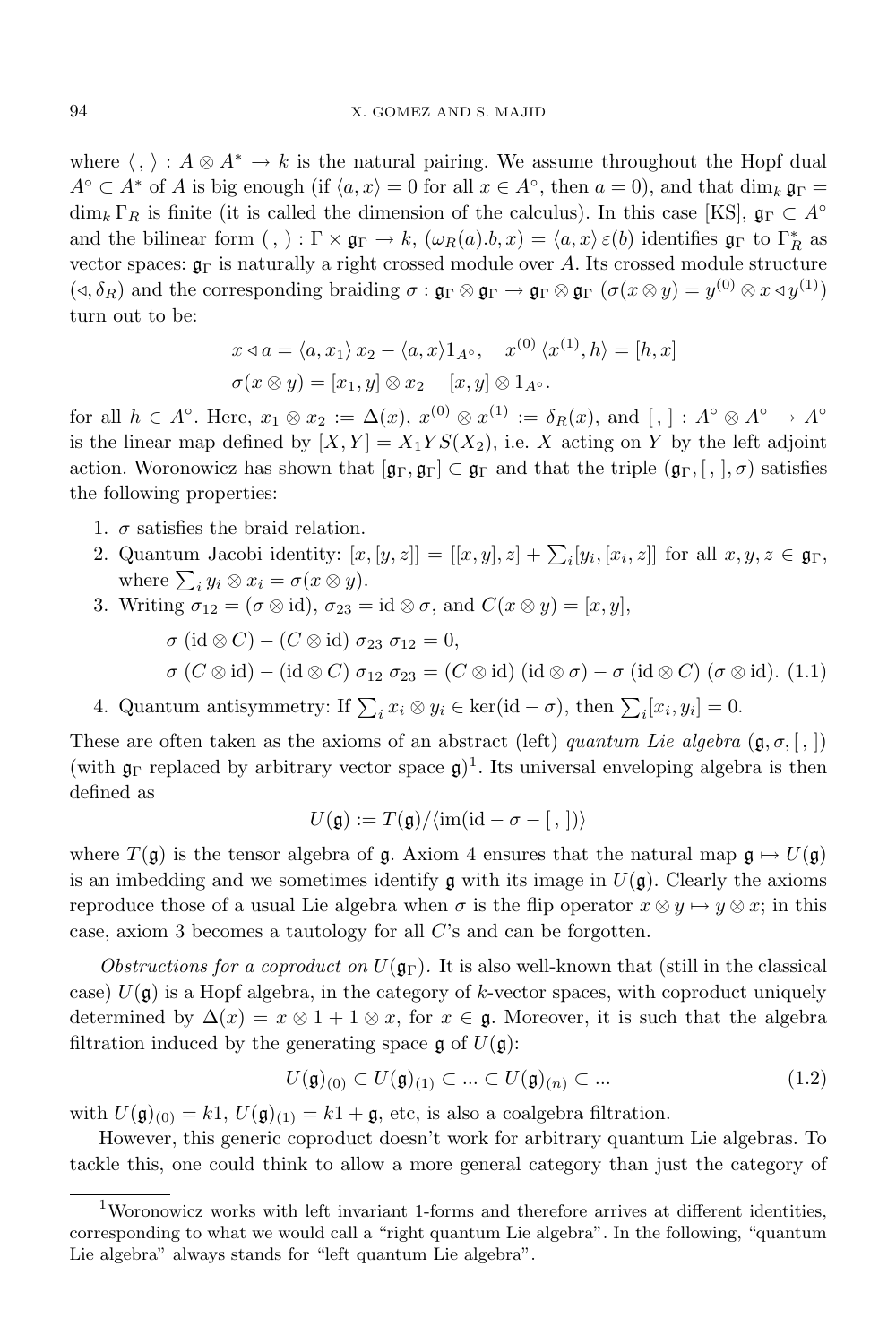vector spaces, but then the only other braiding at hand is  $\sigma$  (in Woronowicz's geometrical context this category would be that of right crossed *A*-modules). Assume in the abstract case that  $(\mathfrak{g}, \sigma, [\ ,])$  lives in a *k*-linear braided category  $(\mathcal{V}, \otimes, \Psi)$  where its braiding is  $\Psi_{\mathfrak{a},\mathfrak{a}}=\sigma$ : we face the problem that the bracket [, ] might fail to be a morphism in the category; if it were, by the naturaliy axiom of the braiding  $\Psi$  the identity  $\sigma$  ( $C \otimes id$ ) –  $(id \otimes C) \sigma_{12} \sigma_{23} = 0$  should hold, while we only have (1.1). On the other hand, it is easy to check that the condition  $\sigma^2 = 1$  is a sufficient condition for the right hand term of  $(1.1)$  to vanish. For quantum Lie algebras of differential calculi one can prove:

Proposition 1.1 [GM]. *Let A be an arbitrary Hopf algebra,* (Γ*,* d) *a bicovariant FODC over A and*  $(\mathfrak{g}_{\Gamma}, \sigma, \lceil, \rceil)$  *its quantum Lie algebra. If (and only if)*  $\sigma^2 = 1$ *, then*  $U(\mathfrak{g}_{\Gamma})$  *is a Hopf algebra in*  $\mathcal{C}_A^A$  *with coproduct determined uniquely by*  $\Delta(x) = x \otimes 1 + 1 \otimes x$ *for*  $x \in \mathfrak{g}_{\Gamma}$ *.* 

In the general case, assume that, whatever the category it lives in,  $U(\mathfrak{g}_{\Gamma})$  has a bialgebra structure such that the algebra filtration (1.2) is also a coalgebra filtration, that is, such that  $U(\mathfrak{g}_{\Gamma})_{(1)} = k1 + \mathfrak{g}_{\Gamma}$  is a subcoalgebra. Keeping in mind that  $\mathfrak{g}_{\Gamma} \simeq (\Gamma_R)^* \simeq$  $(\ker \varepsilon_A/\mathcal{I})^*$  as a vector space, it would mean that the space  $k \oplus \ker \varepsilon_A/\mathcal{I} \simeq A/\mathcal{I}$  has an algebra structure, which we expect to be naturally coming from that of *A*. The required property is that  $\mathcal I$  is a 2-sided ideal of  $A$ , while until now we have only asked  $\mathcal I$  to be a left ideal. This additional property is no constraint in the commutative case (as when *A* is some algebra of functions in the usual sense), but becomes a problem in the non commutative one (e.g. quantum groups). We indicate in the next section how this problem can be solved for the class of all co-quasitriangular Hopf algebras.

*Remark: extended tangent and cotangent spaces.* The spaces  $k \oplus \mathfrak{g}_{\Gamma}$  and  $k \oplus \ker \varepsilon_A/\mathcal{I}$ often appear in the sequel, and it is useful to introduce notations for them. A calculus  $(\Gamma, d)$  is called inner if d is an inner derivation, that is, if there exists  $\theta \in \Gamma$  such that for all  $a \in A$ 

$$
da = a\theta - \theta a
$$
 (equivalently:  $\omega_R(a) = a_1 \theta S(a_2) - \varepsilon_A(a) \theta$ ).

Any bicovariant FODC  $(\Gamma, d)$  can be extended to a pair  $(\Gamma, d)$  which satisfies all axioms except *h*3*i*, with the property that it contains Γ as a Hopf sub-bimodule, and that the derivation  $A \stackrel{d}{\longrightarrow} \Gamma \hookrightarrow \widetilde{\Gamma}$  is inner; one takes  $\widetilde{\Gamma} = \Gamma \oplus \Theta.A$  as a right *A*-module ( $\Theta$ a free variable), with missing structures fixed by:  $\Theta$  biinvariant ( $\Delta_L(\Theta) = 1 \otimes \Theta$  and  $\Delta_R(\Theta) = \Theta \otimes 1$ , and left action  $a\Theta = da + \Theta$ *, a* in  $\tilde{\Gamma}$ *.*  $(\tilde{\Gamma}, \tilde{d})$  is called the extended bimodule of Γ [Wor], and the crossed module  $(\widetilde{\Gamma}_R, \widetilde{\rho}, \widetilde{\Delta}_L)$  of right invariants of  $\widetilde{\Gamma}$  is called the (right) extended cotangent space of Γ. Clearly  $\widetilde{\Gamma} = \Gamma_R \oplus k\Theta$ . Define the map  $\tilde{\omega}_R : A \to \widetilde{\Gamma}_R$  by  $\tilde{\omega}_R(a) = a \tilde{\omega} \Theta = \omega_R(a) + \varepsilon_A(a) \Theta$ . One has ker  $\tilde{\omega}_R = \ker \omega_R \cap \ker \varepsilon_A =: \mathcal{I}$ , and from the axioms  $\langle 1 - 3 \rangle$  we see that  $\tilde{\omega}_R$  induces an isomorphism of left crossed modules

$$
(A, m, adL)/\mathcal{I} \xrightarrow{\simeq} \widetilde{\Gamma}_R.
$$

With this point of view, the space  $k \oplus \mathfrak{g}_{\Gamma}$  is nothing but the *extended tangent space* of  $\Gamma$ , which we define as:

$$
\tilde{\mathfrak{g}}_{\Gamma} := \{ X \in A^* : \langle \mathcal{I}, X \rangle = 0 \},
$$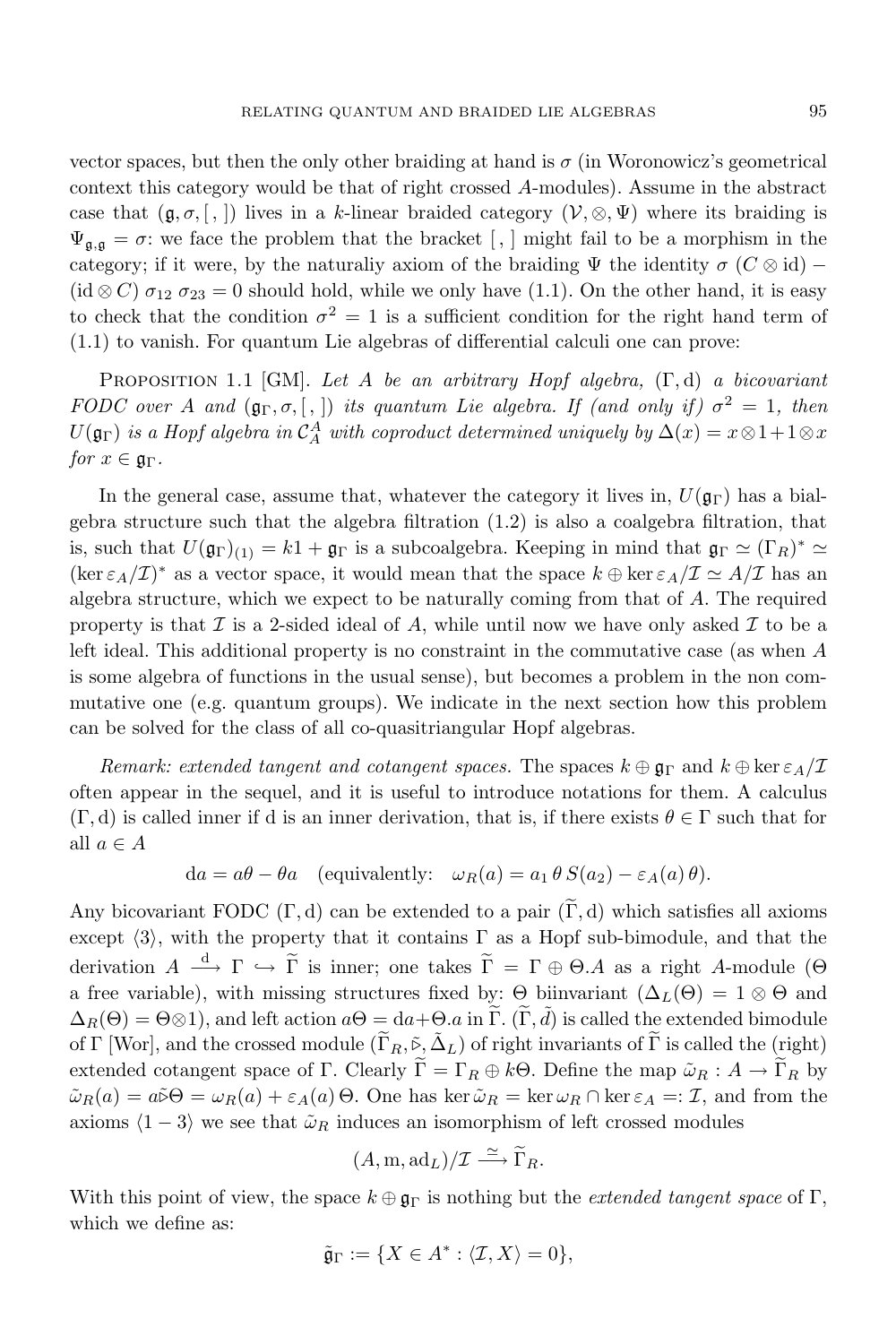that is,  $\tilde{\mathfrak{g}}_{\Gamma} = k1_{A^{\circ}} \oplus \mathfrak{g}_{\Gamma}$ . The relations between  $\Gamma_R$  and  $\mathfrak{g}_{\Gamma}$  have direct (and simpler) analogues for  $\Gamma_R$  and  $\tilde{\mathfrak{g}}_{\Gamma}$ : one has  $\tilde{\mathfrak{g}}_{\Gamma} \simeq (\Gamma_R)^*$  as right crossed modules over *A*, with right action  $\tilde{d}$ , coaction  $\tilde{d}(\tilde{d}(X)) = X^{(0)} \otimes X^{(1)}$  and crossed module braiding  $\tilde{\sigma}$  below:

$$
X \tilde{\triangleleft} a = \langle a, X_1 \rangle X_2, \quad X^{(0)} \langle X^{(1)}, h \rangle = [h, X], \quad \tilde{\sigma}(X \otimes Y) = [X_1, Y] \otimes X_2,\tag{1.3}
$$

for all *h ∈ A◦* . Many facts about bicovariant FODC take simpler form when expressed in terms of Γ. For instance, the axioms 1, 2 and 3 of a quantum Lie algebra for  $(\mathfrak{g}_{\Gamma}, \sigma, [,])$ can be advantageously rewritten as follows.

Given a vector space g, equipped with linear maps  $\sigma : \mathfrak{g} \otimes \mathfrak{g} \to \mathfrak{g} \otimes \mathfrak{g}$  and  $[ , ] : \mathfrak{g} \otimes \mathfrak{g} \to \mathfrak{g}$ , define its extension  $(\tilde{\mathfrak{g}}, \tilde{\sigma})$  as follows: set  $\tilde{\mathfrak{g}} := k\gamma \oplus \mathfrak{g}$  and define  $\tilde{\sigma} : \tilde{\mathfrak{g}} \otimes \tilde{\mathfrak{g}} \to \tilde{\mathfrak{g}} \otimes \tilde{\mathfrak{g}}$  by

$$
\tilde{\sigma}(\gamma \otimes z) = z \otimes \gamma \quad \tilde{\sigma}(z \otimes \gamma) = \gamma \otimes z, (z \in \tilde{\mathfrak{g}})
$$
  
\n
$$
\tilde{\sigma}(x \otimes y) = \sigma(x \otimes y) + [x, y] \otimes \gamma \qquad (x, y \in \mathfrak{g} \hookrightarrow \tilde{\mathfrak{g}})
$$
\n(1.4)

(When  $\mathfrak{g} = \mathfrak{g}_{\Gamma}$  is associated to a bicovariant FODC, the role of  $\gamma$  is played by  $1_{A^{\circ}}$ , and the braiding  $\sigma$  on  $\mathfrak{g}_{\Gamma}$  and  $\tilde{\sigma}$  on  $\tilde{\mathfrak{g}}_{\Gamma}$  are indeed related by (1.4).)

Proposition 1.2 [GM]. *(i) The following are equivalent:*

*1. σ*˜ *satisfies the braid relation;*

*2. the triple*  $(g, \sigma, \lceil, \rceil)$  *satisfies axioms*  $1 - 3$  *of a (left) quantum Lie algebra.* 

(ii) Let  $(\mathfrak{g}, \sigma, [\cdot])$  be a quantum Lie algebra,  $(\tilde{\mathfrak{g}}, \tilde{\sigma})$  its extension as above, and  $S_{\tilde{\sigma}}(\tilde{\mathfrak{g}})$  := *T*( $\tilde{g}$ )/ $\langle \text{im}(\text{id}-\tilde{\sigma}) \rangle$  *be the* quantum symmetric algebra *of*  $\tilde{g}$  *with respect to the braid operator*  $\tilde{\sigma}$ *. The algebras*  $U(\mathfrak{g})$  *and*  $S_{\tilde{\sigma}}(\tilde{\mathfrak{g}})$  *are related by* 

$$
U(\mathfrak{g}) \simeq S_{\tilde{\sigma}}(\tilde{\mathfrak{g}}) / \langle \gamma - 1 \rangle. \tag{1.5}
$$

*(iii) Assume moreover that there exists a subspace*  $\mathcal L$  *of*  $\tilde{\mathfrak g}$  *such that*  $\tilde{\mathfrak g} = k\gamma \oplus \mathcal L$  *and*  $\tilde{\sigma}(\mathcal{L}\otimes\mathcal{L})\subset\mathcal{L}\otimes\mathcal{L}$ *. Then*  $S_{\tilde{\sigma}}(\tilde{\mathfrak{g}})\simeq k[\gamma]\otimes S_{\tilde{\sigma}_{1\mathcal{L}}}(\mathcal{L})$ *, and* 

$$
U(\mathfrak{g})\simeq S_{\tilde{\sigma}_{|\mathcal{L}}}(\mathcal{L})\simeq S_{\sigma}(\mathfrak{g})
$$

*is itself a quantum symmetric algebra.*

Observe that  $\gamma$  is central in  $S_{\tilde{\sigma}}(\tilde{\mathfrak{g}})$ . Therefore, by (1.5), if we can find a bialgebra structure on  $S_{\tilde{\sigma}}(\tilde{\mathfrak{g}})$  (in whatever category) for which  $\gamma$  is grouplike, then we immediately get one on  $U(\mathfrak{g})$  as well. Note that in *(iii)* the spaces  $\mathcal L$  and  $\mathfrak g$  must have the same dimension. This pathology doesn't happen in the case of usual Lie algebras (except for abelian ones) and one can ask when this happens in the context of differential calculi. One has the following criterion.

Theorem 1.3 [GM]. *Let* (Γ*,* d) *be a finite dimensional bicovariant FODC over some Hopf algebra A. If* d *is inner and implemented by a biinvariant element θ, then the subspace*

$$
\mathcal{L} := \{ x \in \tilde{\mathfrak{g}}_{\Gamma} | \langle 1 - \hat{\theta}, x \rangle = 0 \},\tag{1.6}
$$

where  $\hat{\theta} \in \ker \varepsilon_A$  is any preimage of  $\theta$  under  $\omega_R$ , satisfies the properties of (iii) in *proposition 1.2 and one has an algebra isomorphism*

$$
U(\mathfrak{g}_{\Gamma})\simeq S_{\tilde{\sigma}}(\mathcal{L}).
$$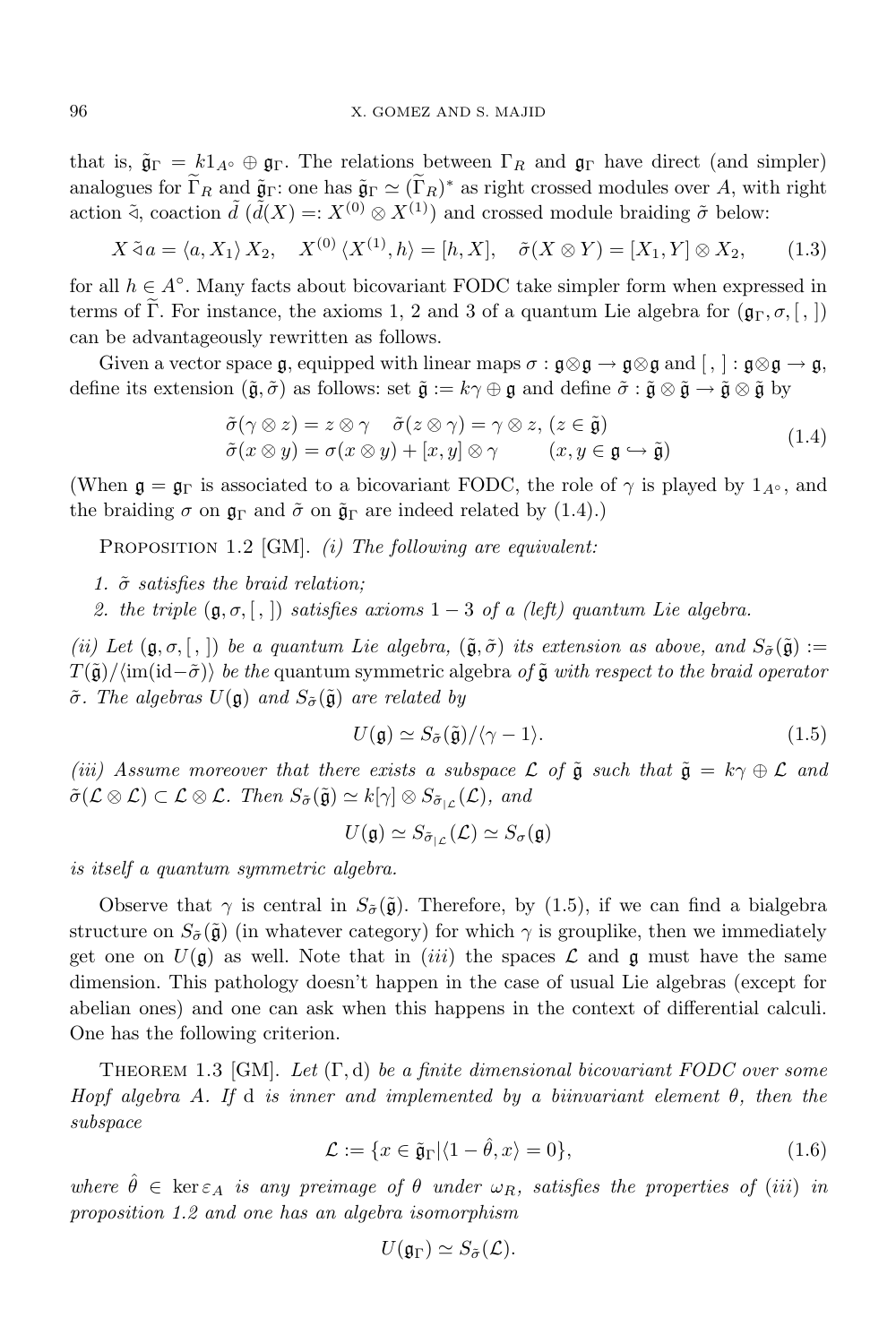**2. The co-quasitriangular case.** Let (*A,* **r**) be a co-quasitriangular Hopf algebra, that is, the linear map  $\mathbf{r} : A \otimes A \to k$  is convolution invertible, intertwines the multiplication of *A* and its opposite ( $m^{op} * r = r * m$ , *\** being the convolution product), and satisfies  $\mathbf{r}(a,bc) = \mathbf{r}(a_2,b)\mathbf{r}(a_1,c)$ , and  $\mathbf{r}(ab,c) = \mathbf{r}(a,c_1)\mathbf{r}(b,c_2)$  for all  $a,b,c \in A$  (with notation  $a_1 \otimes a_2 = \Delta(a)$ , etc). The convolution inverse of **r** is then  $\bar{\mathbf{r}}(a,b) := \mathbf{r}(S(a),b)$ . It is convenient to introduce the linear maps  $\mathbf{r}_1, \mathbf{r}_2 : A \to A^\circ$  by  $\langle b, \mathbf{r}_1(a) \rangle = \mathbf{r}(a, b)$  and  $\langle b, \mathbf{r}_2(a) \rangle = \mathbf{r}(b, a)$ . Then  $\mathbf{r}_1$  is an algebra/anticoalgebra map, while  $\mathbf{r}_2$  is an antialgebra/coalgebra map.

Recall that thanks to **r**, the category <sup>*A*</sup>*M* is braided, with braiding given by  $(v \otimes w) \mapsto$ **r**( $w$ <sup>(−1)</sup>,  $v$ <sup>(−1)</sup>)  $w$ <sup>(0)</sup>  $\otimes v$ <sup>(0)</sup>, and it imbeds in the category  $\overset{A}{A}C$  via the monoidal functor  $\mathcal{F}_{\mathbf{r}}$  which sends a left comodule  $(M, \delta_L)$  to the left crossed module  $(M, \blacktriangleright_{\mathbf{r}}, \delta_L)$ , where  $a \triangleright_r m := \langle m^{(-1)}, \mathbf{r}_2(a) \rangle m^{(0)}.$ 

*The (Hopf) algebra* <u>*A*</u>. The Hopf algebra *A* has a braided version <u>*A*</u> in <sup>*A*</sup>*M* defined as follows. First  $A = A$  (as a vector space) is regarded as an object in <sup> $A$ </sup>*M* by the left adjoint coaction  $ad_L$  (in the following,  $a^{(-1)} \otimes a^{(0)}$  always stands for  $ad_L(a)$ ,  $a \in A$ ). Define the linear maps  $\underline{m}$ :  $A \otimes A \rightarrow A$ ,  $\eta = \eta : k \rightarrow A$ ,  $\underline{S} : A \rightarrow A$  by

$$
\underline{m}(a \otimes b) = a \cdot b := a_1(S(a_2) \blacktriangleright_r b) = a_1 b_2 \langle b_1 S(b_3), \mathbf{r}_2 S(a_2) \rangle
$$

$$
\underline{S}(a) := a_1 \blacktriangleright_r S(a_2).
$$

 $\underline{A}$  :=  $(A, \underline{m}, \eta, \Delta, \varepsilon, \underline{S})$  is a Hopf algebra in <sup>*A*</sup>*M* [Maj-93, Maj]. Recall that this means essentially the same as a usual Hopf algebra, provided we give  $\underline{A} \otimes \underline{A}$  the appropriate algebra and coalgebra structures [Maj-LN]: one has to take into account the categorical braiding on <u>*A*</u> in <sup>*A*</sup>*M* given by  $\Psi_r(a \otimes b) = r(b^{(-1)}, a^{(-1)}) b^{(0)} \otimes a^{(0)}$ ; also very important, the structure maps of  $\underline{A}$  (as for any Hopf algebra in a braided category) are morphisms in this category, here <sup> $A$ </sup>*M*. This means that  $\underline{m}$ ,  $\underline{\varepsilon}$  and  $\underline{S}$  are all intertwiners of the adjoint comodule (in the appropriate sense for each map). Our first observation is the following:

PROPOSITION 2.1 [GM]. *The property*  $\omega^m = \mathbf{r} * \mathbf{m} * \mathbf{\bar{r}}'$  *of the multiplication of A implies the*  $\Xi$ -*commutativity*  $\mathscr{L}_m \circ \Xi = m$ *" for*  $\underline{A}$ *, where*  $\Xi : A \otimes A \rightarrow A \otimes A$ *,* 

$$
\Xi(a\otimes b):=b_2\otimes a^{(0)}\,\langle a^{(-1)},\mathbf{r}_1(b_1)\mathbf{r}_2(b_3)\rangle,
$$

*is* invertible and satisfies the braid relation. Moreover, for a subcomodule  $\mathcal{I}$  of  $(A, ad_L)$ , *the following are equivalent:*

(*a*)  $A\mathcal{I} \subset \mathcal{I}$ , (*b*)  $A \cdot \mathcal{I} \subset \mathcal{I}$ , (*c*)  $\mathcal{I} \cdot A \subset \mathcal{I}$ 

From this we see that that when *A* is co-quasitriangular, an extended cotangent space  $\tilde{\Gamma} \simeq A/\mathcal{I}$  has a natural algebra structure (that of  $A/\mathcal{I}$ ), and therefore the dual  $\tilde{\mathfrak{g}}_{\Gamma}$  has a natural coalgebra structure.

 $\tilde{\mathfrak{g}}_{\Gamma}$  *is a braided Lie algebra.* It remains to show that this coalgebra structure on  $\tilde{\mathfrak{g}}_{\Gamma}$  =  $k \oplus \mathfrak{g}_{\Gamma}$  does induce a bialgebra structure on  $U(\mathfrak{g}_{\Gamma})$ , in a category to be made precise. We do this by showing that this coalgebra structure on  $\tilde{\mathfrak{g}}_{\Gamma}$ , together with the "bracket" given by the left adjoint action, do fulfill the axioms of a braided Lie algebra [Maj-94] in the category of *right A-comodules*; we then apply the general results of [Maj-94].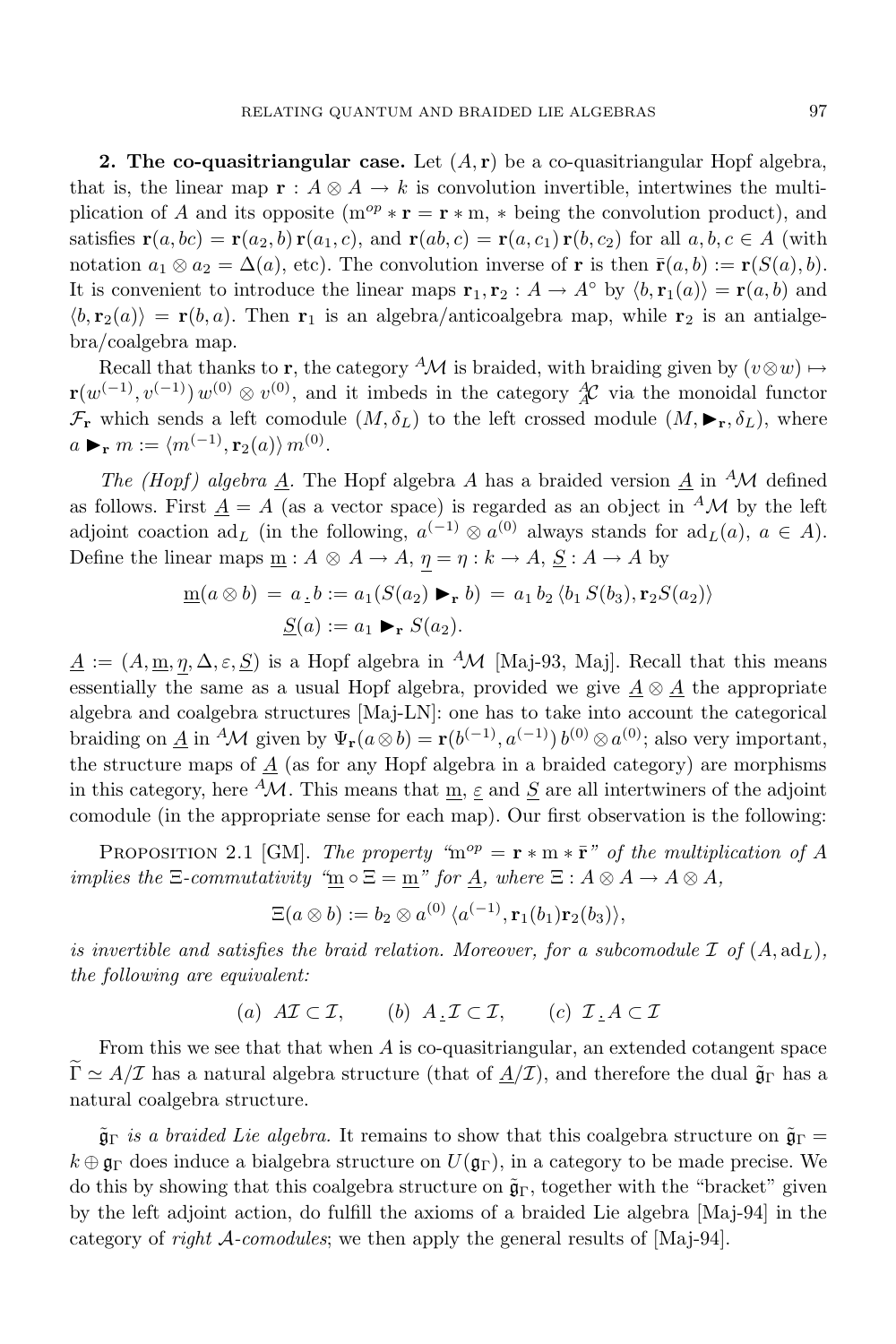DEFINITION 2.2. Let  $(V, \otimes, \Psi)$  be a braided tensor category. A *(left) braided* Lie coal*gebra* in *V* is an algebra  $(A, \mu, \eta)$  in the category endowed with a morphism (the braided Lie cobracket)  $\delta : A \to A \otimes A$  satisfying the axioms below:



Then we have the following result:

PROPOSITION 2.3 [GM]. *The algebra*  $(A, m, \eta)$ *, endowed with the cobracket*  $\delta = ad_L$ :  $\underline{A} \rightarrow \underline{A} \otimes \underline{A}$  *is a braided Lie coalgebra in the category*  $^A\mathcal{M}$  *of left A-comodules.* 

*If*  $I$  *is a crossed submodule of*  $(A, m, ad<sub>L</sub>)$ *, then*  $A/I$  *is also a braided Lie coalgebra in* <sup>*A*</sup>*M* (with *structure maps induced from that of*  $(\underline{A}, \underline{m}, \eta, \delta = \text{ad}_L)$ ).

*Hence, if* (Γ*,* d) *is a bicovariant FODC over* (*A,* **r**)*, then its extended cotangent space*  $\Gamma_R$  *has a natural structure of braided Lie coalgebra in* <sup>*A*</sup>*M* (*that of*  $A/I$ ).

If  $A/\mathcal{I}$  is finite dimensional (which we assume), we can dualize the properties of  $A/\mathcal{I}$ to properties of its dual vector space  $\tilde{\mathfrak{g}}_{\Gamma} \simeq (\underline{A}/\mathcal{I})^*$ . Following our point of view to see  $\Gamma_R$ as a left *A*-comodule and  $\tilde{\mathfrak{g}}_{\Gamma}$  as a right one (rather than both left by using the antipode), the correct conventions are as follows. Extending the pairing between *A* and  $\tilde{\mathfrak{g}}_{\Gamma}$  to a pairing between  $A \otimes A$  and  $\tilde{\mathfrak{g}}_{\Gamma} \otimes \tilde{\mathfrak{g}}_{\Gamma}$  in the usual way  $(\langle a \otimes b, x \otimes y \rangle := \langle a, x \rangle \langle b, y \rangle)$ , we obtain uniquely determined maps  $\Delta : \tilde{\mathfrak{g}}_{\Gamma} \to \tilde{\mathfrak{g}}_{\Gamma} \otimes \tilde{\mathfrak{g}}_{\Gamma} \to k$  and  $[ , ] : \tilde{\mathfrak{g}}_{\Gamma} \otimes \tilde{\mathfrak{g}}_{\Gamma} \to \tilde{\mathfrak{g}}_{\Gamma}$ defined for all  $X, Y \in \tilde{\mathfrak{g}}_{\Gamma}$  by:

$$
\forall a,b\in A,~~\langle a\otimes b,\underline{\Delta}(X)\rangle=\langle a\,\underline{\cdot}\,b,X\rangle,~~\underline{\varepsilon}(X)=\langle\underline{\eta}(1_A),X\rangle,~~\langle a,[X,Y]\rangle=\langle{\rm ad}_L(a),X\otimes Y\rangle,
$$

and the braiding  $\Psi_{\mathbf{r}}$  on  $\tilde{\mathfrak{g}}_{\Gamma}$  in  $\mathcal{M}^A$  is given by

$$
\forall a, b \in A, \quad \langle a \otimes b, \Psi_{\mathbf{r}}(X \otimes Y) \rangle = \langle \Psi_{\mathbf{r}}(a \otimes b), X \otimes Y \rangle
$$
  
=  $\mathbf{r}(b^{(-1)}, a^{(-1)}) \langle b^{(0)} \otimes a^{(0)}, X \otimes Y \rangle.$  (2.1)

REMARK. The coproduct  $\Delta$  and braiding  $\Psi_{\mathbf{r}}$  on  $\tilde{\mathfrak{g}}_{\Gamma}$  cannot be written explicitly in general. However, when  $\mathbf{r} = \mathcal{R} \in A^{\circ} \otimes A^{\circ}$ , one has:

$$
\underline{\Delta}(X) = X_1 S(\mathcal{R}^{(2)}) \otimes [\mathcal{R}^{(1)}, X_2], \qquad \Psi_{\mathbf{r}}(X \otimes Y) = [\mathcal{R}^{(2)}, Y] \otimes [\mathcal{R}^{(1)}, X]
$$

where  $\mathcal{R}^{(1)} \otimes \mathcal{R}^{(2)} = \mathcal{R}$  in usual notations. ■

The correct statement is that  $(\tilde{\mathfrak{g}}_{\Gamma}, \underline{\Delta}, \underline{\varepsilon}, \overline{[}, \overline{[}, \overline{[})$  is a left braided Lie algebra in the category of right *A*-comodules, in the following sense:

Definition 2.4 [Maj-94]. A (*left*) *braided Lie algebra* in a braided category  $(V, \otimes, \Psi)$  is a coalgebra  $(L, \Delta, \varepsilon)$  in the category, equipped with a morphism in V (the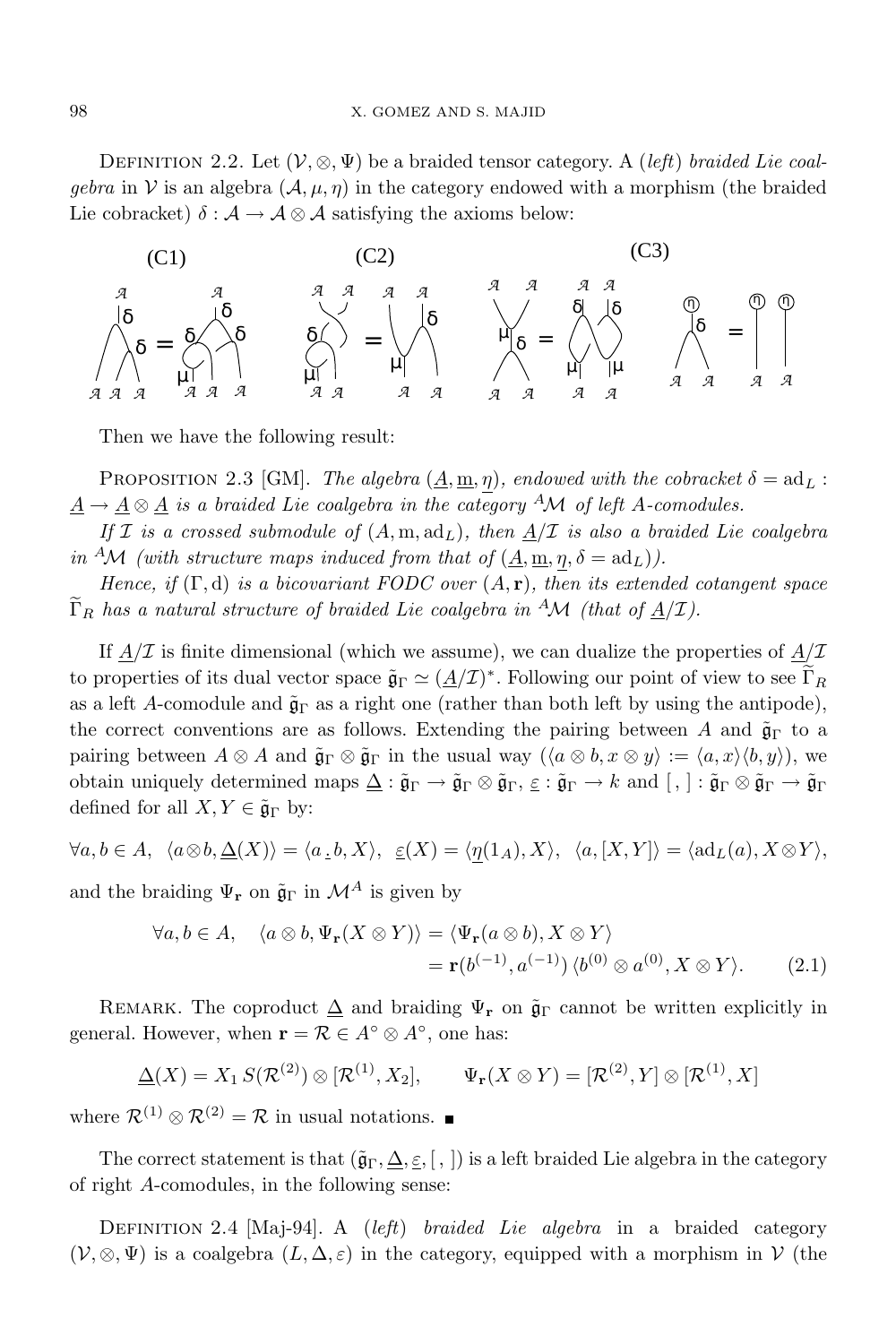braided Lie bracket)  $\left[ , \right] : L \otimes L \rightarrow L$  satisfying the axioms pictured below:



Axiom (L1) is called the *left braided Jacobi identity*, (L2) *weak braided cocommutativity*, and (L3) states that  $\lceil$ ,  $\rceil$  :  $L \otimes L \rightarrow L$  is a morphism of coalgebras.

A *braided* Lie subalgebra of L is a subcoalgebra M such that  $[M, M] \subset M$ . A morphism of braided Lie algebras in *V* is a morphism of coalgebras  $\phi: L_1 \to L_2$  such that  $\lceil \frac{1}{2} \circ \frac{1}{2} \rceil$  $(\phi \otimes \phi) = \phi \circ [$ , ]<sub>1</sub>.

*Some general properties of braided Lie algebras.* Let  $(L, \Delta, \varepsilon, \lceil, \rceil)$  be an arbitrary braided Lie algebra in a braided category  $(V, \otimes, \Psi)$ . The morphism  $\Upsilon : L \otimes L \to L \otimes L$ given by  $\Upsilon$  = ([, ]  $\otimes$  id)  $\circ$  (id  $\otimes$  Ψ)  $\circ$  ( $\Delta$   $\otimes$  id), or in diagrammatic form (*Y* in the box means  $\Upsilon$ :



is called the *canonical braiding* of  $(L, \Delta, \varepsilon, \lceil, \rceil)$ . It has the following properties [Maj-94, Maj-95, GM]:

- 1.  $\Upsilon : L \otimes L \to L \otimes L$  is a morphism of coalgebras (in the category).
- 2. Υ satisfies the braid relation.
- 3. The *braided universal enveloping algebra of*  $L$ ,  $B(L) := S_{\Upsilon}(L) = T(L)/\langle \text{im}(\text{id}-\Upsilon) \rangle$ , is a (quadratic) bialgebra in  $V$ , without antipode.

Note that these properties can be deduced from the axioms of an abstract braided Lie algebra; when  $L = \tilde{\mathfrak{g}}_{\Gamma}$  is the extended tangent space of a bicovariant FODC  $\Gamma$  over some  $(A, r)$ , the second property of  $\Upsilon$  is in fact obvious, since one finds that

$$
\Upsilon(X \otimes Y) = [X_1, Y] \otimes X_2 \tag{2.2}
$$

for all  $X, Y \in \tilde{\mathfrak{g}}_G$ , where  $X_1 \otimes X_2 = \Delta(X)$  is the (usual) coproduct of  $X \in \tilde{\mathfrak{g}}_\Gamma \subset A^\circ$ : in this case,  $\Upsilon$  is in fact identical to the braiding  $\tilde{\sigma}$  of the crossed module  $\tilde{\mathfrak{g}}_{\Gamma}$  (1.3). Let us stress that the extended quantum tangent space  $\tilde{\mathfrak{g}}_{\Gamma}$  is now equipped with two braidings: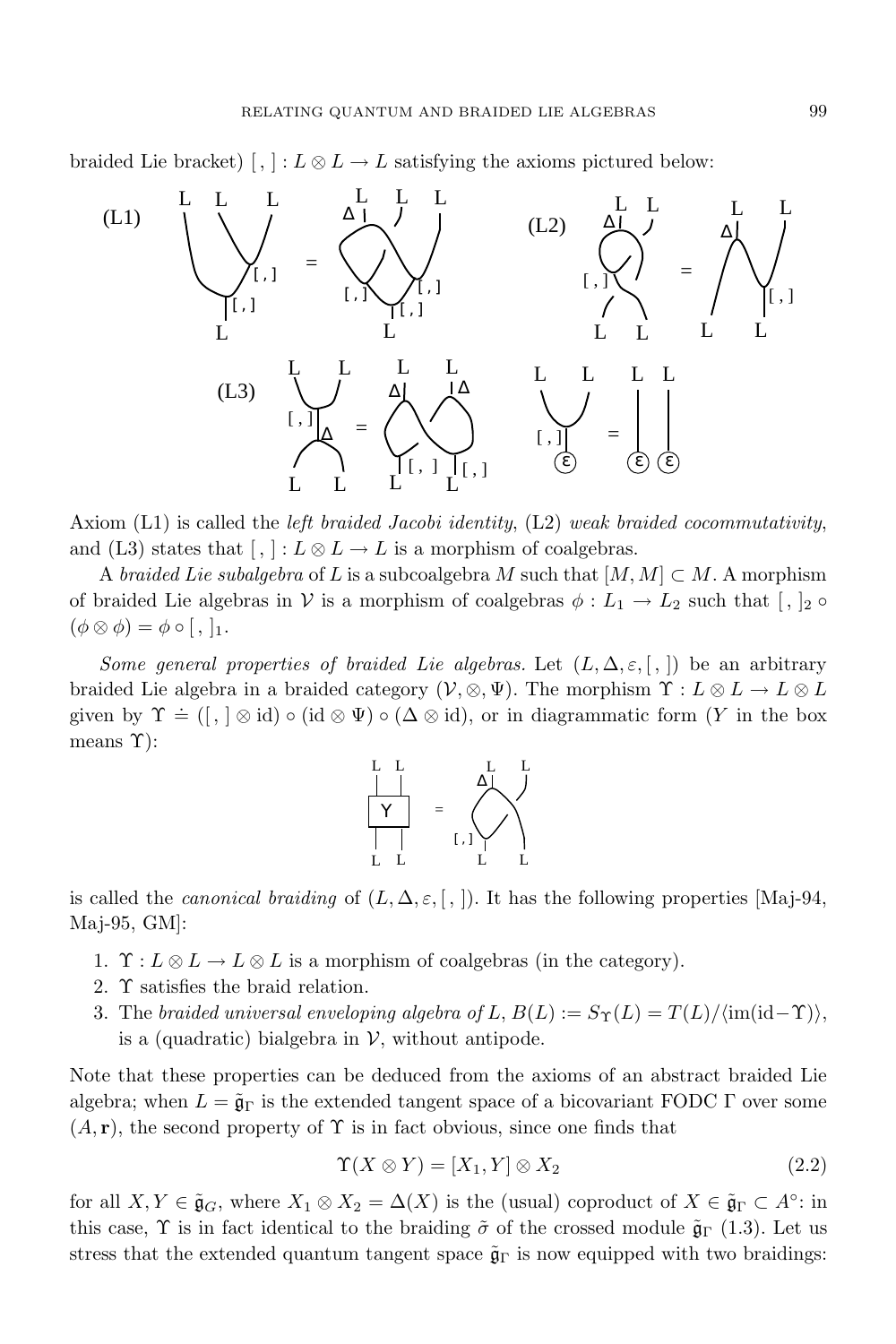$\Psi_r$ , the braiding in the category  $\mathcal{M}^A$  it lives in as a braided Lie algebra (2.1), and  $\Upsilon = \tilde{\sigma}$ , the braiding in  $\mathcal{C}_A^A$  (2.2).

*Relation between*  $B(\tilde{\mathfrak{g}}_{\Gamma})$  *and*  $U(\mathfrak{g}_{\Gamma})$ . The braided universal enveloping algebra of the braided Lie algebra  $\tilde{\mathfrak{g}}_{\Gamma}$  is the quantum symmetric algebra of  $\tilde{\mathfrak{g}}_{\Gamma}$  with respect to the braid operator  $\Upsilon = \tilde{\sigma}$ . In view of (1.5) and the remark following proposition 1.2 we obtain the first part of

Theorem 2.5 [GM]. *Let* (*A,* **r**) *be a co-quasitriangular Hopf algebra and* (Γ*,* d) *be a finite dimensional bicovariant FODC over A.*

*(i) The extended tangent space*  $\tilde{\mathfrak{g}}_{\Gamma}$  *is a braided Lie algebra in*  $\mathcal{M}^A$ *, and*  $U(\mathfrak{g}_{\Gamma}) \simeq$  $B(\tilde{\mathfrak{g}}_{\Gamma})/ \langle 1_{A^{\circ}} - 1 \rangle$  *is a bialgebra in*  $\mathcal{M}^{A}$ *.* 

 $(i)$  *If*  $d$  *is inner and implemented by a biinvariant element*  $\theta$ *, then the subspace*  $\mathcal{L}$  *of* ˜g<sup>Γ</sup> *defined in (1.6) is a braided Lie subalgebra of* ˜gΓ*, and one has a bialgebra isomorphism*

$$
U(\mathfrak{g}_{\Gamma})\simeq S_{\tilde{\sigma}_{|\mathcal{L}}}(\mathcal{L}).
$$

REMARKS. (i) Let us stress again that:

- The axioms of a quantum Lie algebra  $(\mathfrak{g}, \sigma, \lceil, \rceil)$  generalize those of a usual Lie algebra.
- Those of a braided Lie algebras are based on the model  $\tilde{\mathfrak{g}} = k \oplus \mathfrak{g}$ , where  $\mathfrak{g}$  is a usual Lie algebra.

But it turns out that important examples of braided Lie algebras do not look at all like this model: for instance the braided Lie subalgebras  $\mathcal L$  that appear under hypothesis *(ii)* of the theorem can be very different from the model (e.g. they might have no grouplike element). See for instance the matrix braided Lie algebras  $\mathcal{L}(R)$  associated to numerical solutions of the Yang-Baxter equation [Maj-94] or their generalization in the next section.

The two notions are therefore not equivalent: if  $(g, \sigma, [ , ])$  is an abstract quantum Lie algebra, the space  $k \oplus \mathfrak{g}$  need not have a structure of a braided Lie algebra, and conversely if  $(L, \Delta, \varepsilon, \lceil, \rceil)$  is a braided Lie algebra, ker  $\varepsilon \subset L$  is not necessarily a quantum Lie algebra in Woronowicz's sense (see sections 1 and 2 of [GM] for more details).

(ii) Observe that (from the classifications [Maj-98, BS, KS]), the point (*ii*) of the theorem concerns all bicovariant FODC over the algebra of functions on a finite group, or over quantized function algebras of *SL*(*n*) and *Sp*(*n*) (and probably of all other classical matrix groups).  $\blacksquare$ 

*A quantum Lie functor for co-quasitriangular Hopf algebras.* The previous discussion suggests an analogue of the Lie functor for Lie groups. If *G* is some algebraic group, the Hopf algebra  $A = \mathcal{O}(G)$  of polynomial functions on G has a distinguished bicovariant FODC, for which  $\mathcal{I}_{\Gamma} := (\ker \varepsilon_A)^2$ : it is clearly a 2-sided ideal of *A* contained in ker  $\varepsilon_A$ , and the property  $\mathrm{ad}_L(\ker \varepsilon_A)^2 \subset A \otimes \mathrm{ad}_L(\ker \varepsilon_A)^2$  follows from the analogous one for ker  $\varepsilon_A$  and the *commutativity* of A. The associated tangent space is  $\mathfrak{g}_{\Gamma} = \{x \in \ker \varepsilon_{A} \circ | \langle (\ker \varepsilon_A)^2, x \rangle = 0\} = \text{Prim}(A^{\circ}),$  the space of primitive elements of  $A^{\circ}$ , i.e. the Lie algebra of *G*.

In the non-commutative case,  $(\ker \varepsilon_A)^2$  is no longer closed under  $ad_L$ , but things work well if we replace the product of  $A$  by that of  $\underline{A}$  (recall that all structure maps of  $\underline{A}$ ,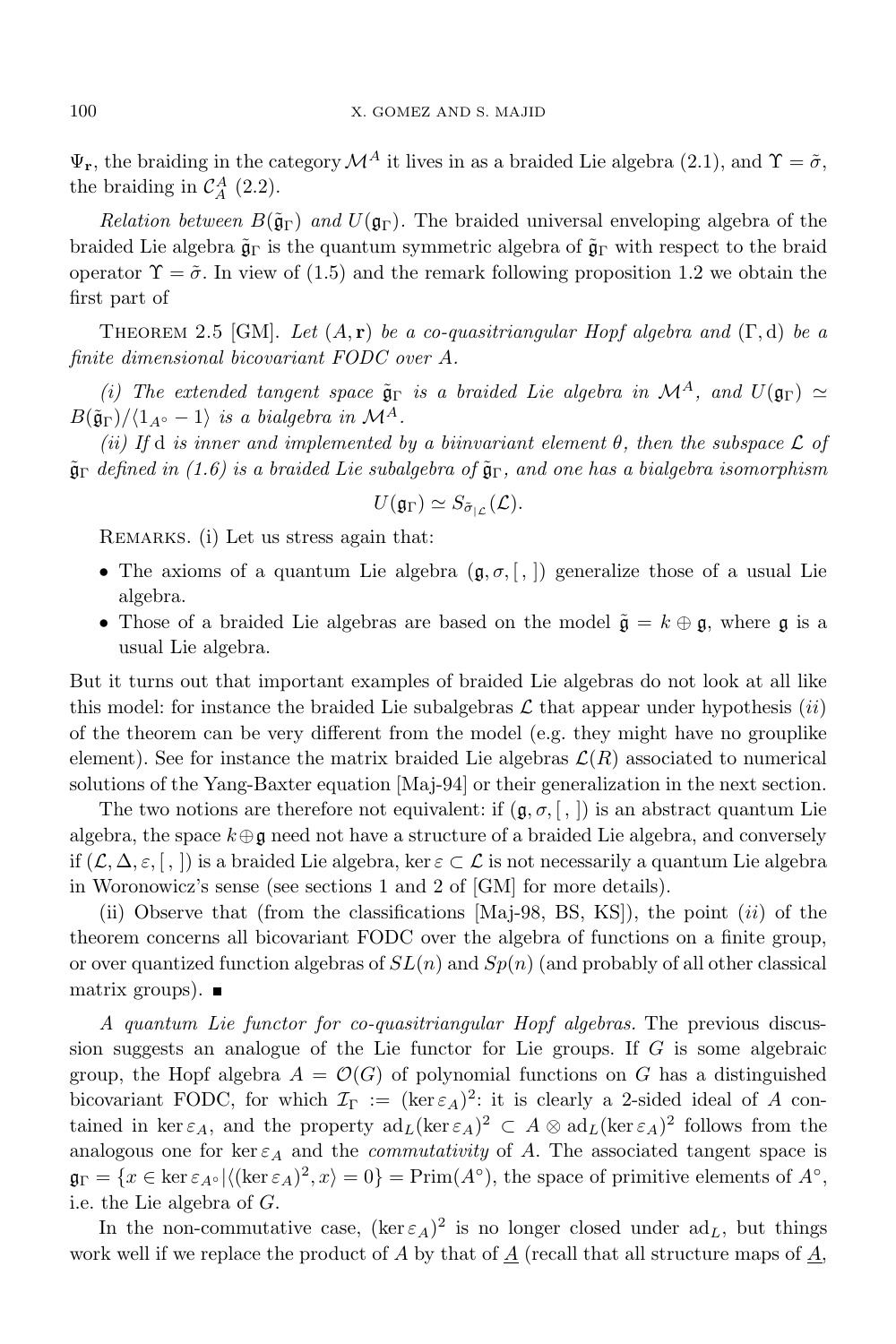including its multiplication, intertwine the adjoint coaction  $ad<sub>L</sub>$ ). However, the product of *A* depends on the choice of the co-quasitriangular structure, therefore the *pair*  $(A, r)$ should be considered rather than *A* alone.

Let  $D$  be the category of bicovariant first order differential calculi: its objects are triples  $(A, \Gamma, d)$  where A is a Hopf algebra and  $(\Gamma, d)$  a bicovariant first order differential calculus over *A*. Morphisms are pairs  $(\varphi^0, \varphi^1) : (A, \Gamma_A, d_A) \to (B, \Gamma_B, d_B)$  such that  $\varphi^0$  : *A*  $\rightarrow$  *B* is a Hopf algebra homomorphism and  $\varphi^1$  :  $(\Gamma_A, d_A) \rightarrow (\Gamma_B, d_B)$  is a morphism of Hopf bimodules (over *A*) such that  $\varphi^1 \circ d_A = d_B \circ \varphi^0$ ; equivalently, such that  $\varphi^1 \circ \omega_{R,A} = \omega_{R,B} \circ \varphi^0$ . Because of the surjectivity axiom  $\langle 3 \rangle$  of a bicovariant FODC,  $\varphi^1$ , if it exists, is uniquely determined by  $\varphi^0$ . The condition of existence is easily seen to be that  $\varphi^0(\mathcal{I}_{\Gamma_A}) \subset \mathcal{I}_{\Gamma_B}$ . Let  $\mathcal{CQT}$  be the category of co-quasitriangular Hopf algebras: it consists of pairs  $(A, r)$  where *A* is a Hopf algebra and **r** is a co-quasitriangular structure on *A*. Morphisms are Hopf algebra morphisms  $\varphi : A \to B$  satisfying  $\mathbf{r}_B \circ (\varphi \otimes \varphi) = \mathbf{r}_A$ .

PROPOSITION 2.6 [GM]. *There is an exact functor*  $L1 : \mathcal{CQT} \rightarrow \mathcal{D}$ *, which sends*  $(A, \mathbf{r})$  *to*  $(A, \Gamma(\mathbf{r}), d)$  *where*  $(\Gamma(\mathbf{r}), d)$  *is the bicovariant FODC over A whose associated left ideal is*  $\mathcal{I}(\mathbf{r}) := \ker \varepsilon_A$ .  $\ker \varepsilon_A$  *(the product in*  $\underline{A} = \underline{A}(\mathbf{r})$ *).* 

For algebras of functions on finite groups (with  $\mathbf{r} = \varepsilon_A \otimes \varepsilon_A$ ), it gives zero, which is the correct answer. However it also gives zero for  $\mathcal{O}_q(SL(n))$  for instance (*q* not a root of unity), and in general behaves badly for factorizable Hopf algebras. However, it recovers the (known) non-trivial results for softer (triangular) deformations of *SL*(*n*) [GM].

**3. A generalization of matrix type braided Lie algebras.** We give without proof a generalization of matrix type braided Lie algebras of [Maj-94, *§*5], in the same spirit as Doi generalized FRT bialgebras associated to numerical solutions of the quantum Yang-Baxter equation [Doi], and directly inspired from [Maj-94, *§*5] and [GM, proposition 5.3]. The explicit proof is very lengthy but straightforward.

Let  $(C, \Delta, \varepsilon)$  be a coalgebra over a field *k* and  $r : C \otimes C \to k$  a "Yang-Baxter form" on *C*, that is, a linear map satisfying the identity

$$
r_{12} \ast r_{13} \ast r_{23} = r_{23} \ast r_{13} \ast r_{12}
$$

for all  $a, b, c \in C$ , where  $r_{12} = r \otimes \varepsilon$ ,  $r_{23} = \varepsilon \otimes r$  and  $r_{13}(a \otimes b \otimes c) := r(a \otimes c)\varepsilon(b)$ . We assume that  $r$  is biinvertible in the sense that its convolution inverse  $\bar{r}$  exists, as well as a (uniquely determined) map  $\tilde{r}: C \otimes C \to k$  such that  $r(a_1, b_2)\tilde{r}(a_2, b_1) = \tilde{r}(a_1, b_2)r(a_2, b_1) = \varepsilon(a)\varepsilon(b)$ for all  $a, b \in A$ .

Let us define a braided Lie algebra (*C,* ∆*, ε,* [ *,* ]*,* Ψ) over a field *k* as a coalgebra  $(C, \Delta, \varepsilon)$  equipped with a braiding  $\Psi : C \otimes C \to C \otimes C$  and a linear map  $[, \,]: C \otimes C \to C$ *C* satisfying axioms  $(L1)(L2)(L3)$  of definition 2.4 (with  $\Psi$  in place of the categorical braiding), plus all axioms corresponding to the naturality of the braiding with respect to the maps  $\Delta$ ,  $\varepsilon$  and  $[$ ,  $]:$  e.g.  $(\Delta \otimes id) \circ \Psi = \Psi_{12} \Psi_{23} \circ (\Delta \otimes id)$ , see exhaustive list in [Maj-94, Fig. 12].

PROPOSITION 3.1. Let  $(C, \Delta, \varepsilon)$  be a coalgebra over k equipped with two biinvertible Yang-Baxter forms r and s. Then  $(C, \Delta, \varepsilon, [ , ]_{r,s}, \Psi_r)$  is a braided Lie algebra with "cat